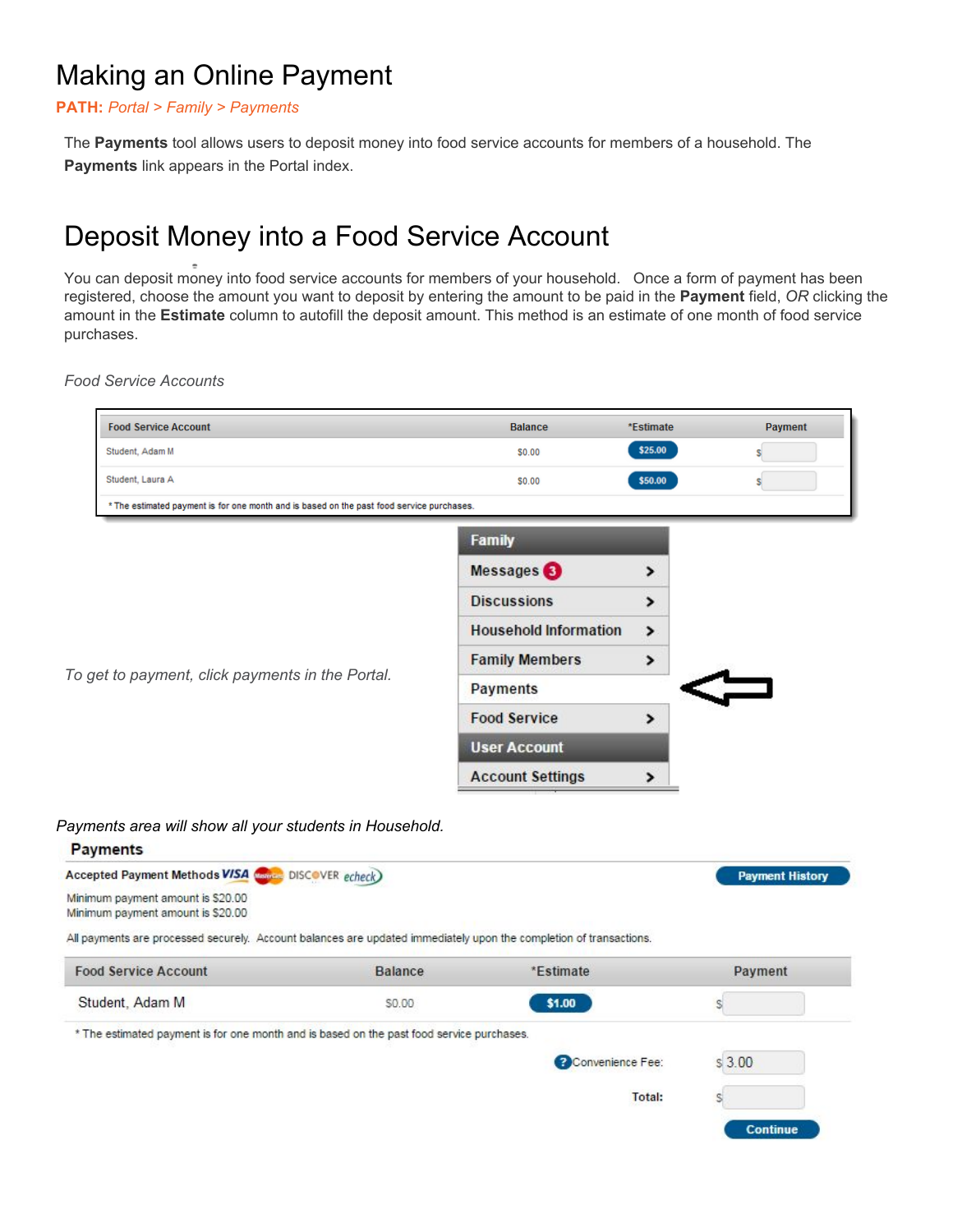*After you choose an amount, here shown as \$100, you will be able to choose a payment method and save that method.*

| <b>Payments</b>                                                           |                        |
|---------------------------------------------------------------------------|------------------------|
| Accepted Payment Methods VISA Company DISCOVER echeck                     | <b>Payment History</b> |
| Total: \$103.00                                                           |                        |
| Select the payment method<br>Edit<br>Add                                  |                        |
| There are no saved Payment Methods. Click Add to create a Payment Method. |                        |
| <b>Continue</b><br><b>Back</b>                                            |                        |

*Here is an example of a credit card payment.*

| <b>Add Payment Method</b>           |                                     | $\pmb{\times}$ |
|-------------------------------------|-------------------------------------|----------------|
| Name: (required)                    | Robert Student                      |                |
| Address: (required)                 | 444 Quechee West Hartford Road      |                |
| City (required)                     | White River Junction                |                |
| State / Zip: (required)             | VT<br>05001                         |                |
| Account Type                        |                                     |                |
| Checking<br>Savings<br>Card Number: | Credit/Debit Card<br>28957294879873 |                |
| Expiration Date: (mm yy)            | 39<br>11                            |                |
| Name Of Cardholder:                 | Robert Student                      |                |
|                                     | Back to Payments<br>Save            | //.            |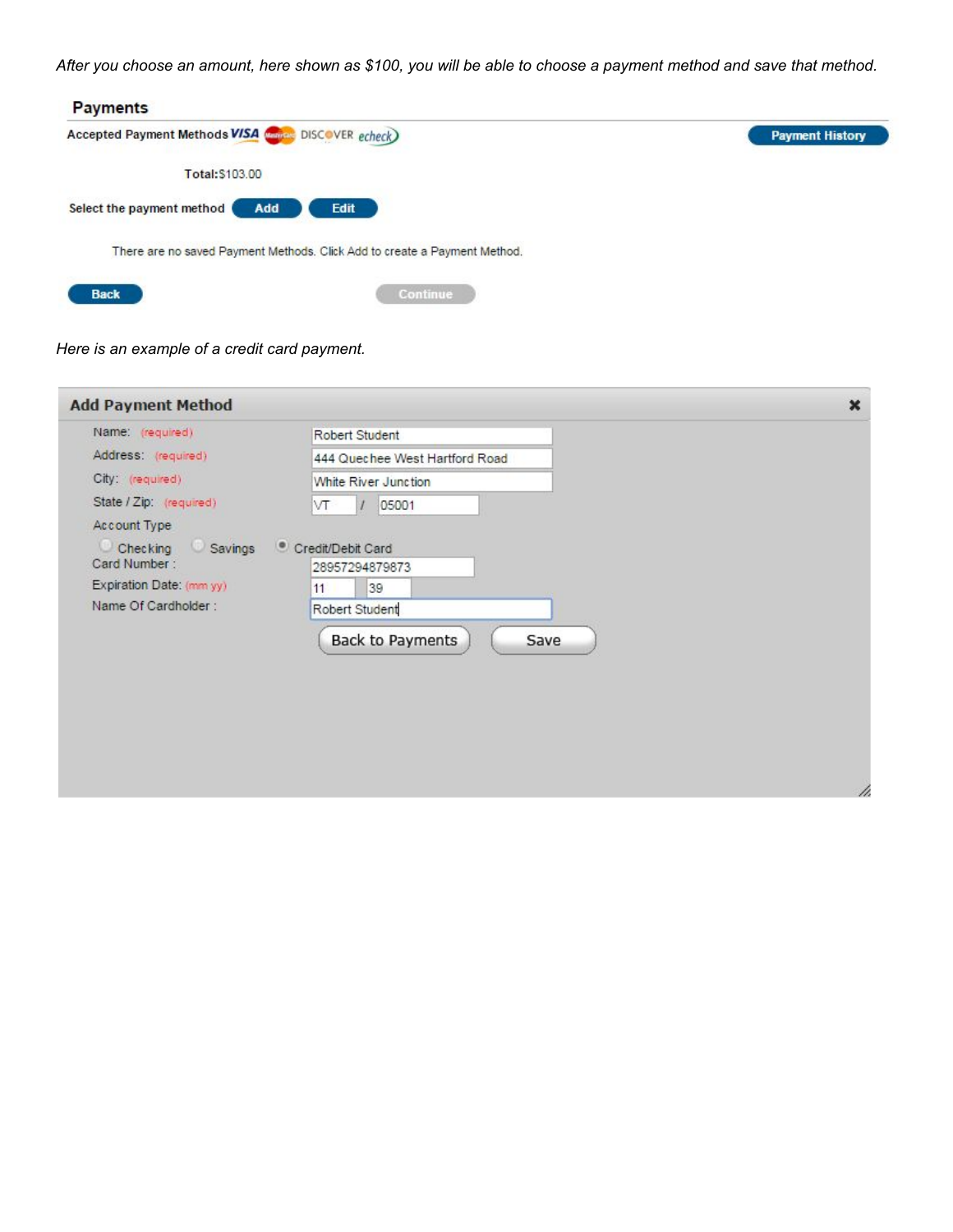Select the appropriate payment method (previously registered). Click **Continue** to proceed to the fees Confirmation page.

| Payments                                                              |                   |                        |                                                      |  |  |  |
|-----------------------------------------------------------------------|-------------------|------------------------|------------------------------------------------------|--|--|--|
| Confirmation<br>Please confirm your payment choices and payment type. |                   |                        |                                                      |  |  |  |
| <b>Student</b>                                                        | Calendar          | Fee                    | Payment                                              |  |  |  |
| Student, Adam M                                                       | 12-13 Senior High | Athletics              | \$100.00                                             |  |  |  |
|                                                                       |                   |                        | Convenience Fee:<br>\$2.00<br><b>Total: \$102.00</b> |  |  |  |
|                                                                       |                   | Payment Method:        | echeck) *6789 - Checking                             |  |  |  |
|                                                                       |                   | Receipt email address: |                                                      |  |  |  |
| <b>Back</b>                                                           |                   |                        | <b>Make Payment</b>                                  |  |  |  |

Review the payment information. If a receipt of this payment is desired, enter the email address where the receipt should be sent in the **Receipt Email Address** field. Review the payment information again to ensure accuracy. To exit without making the transaction, click **Cancel**.

Otherwise, click **Make Payments** to process the fees payment. When the transaction has been processed, the Payment Receipt screen will display. Click the **Make Payment** button to process the payment.

To print a copy of the receipt, click **Print** in the lower right hand side of the screen. To return to the main Payments screen, click **Back To Payments**. If an email address was entered to receive a receipt, it will look similar to this:

#### Important message from the Public Schools Campus **Messenger** system:

Your payment is complete. Please print this receipt for your records. Date: 8/7/2013 9:49 AM Reference #: 16088204 Payment Method: VISA \*0026 Convenience Fee: \$3.00 **Total: \$38.00** thank you!

This message was delivered on behalf of the Public Schools.

Please do not reply to this email. This messenger mailbox is not monitored.